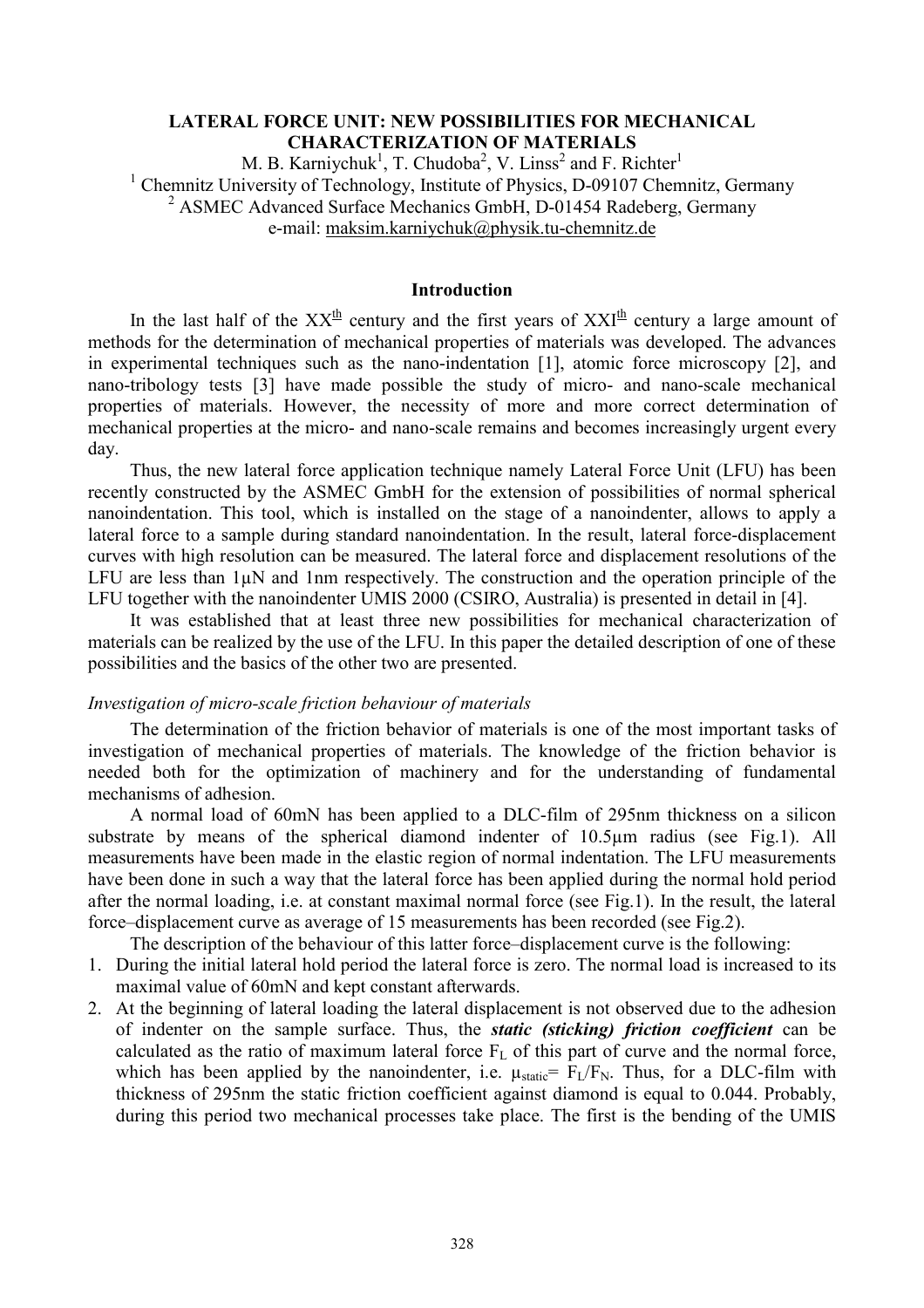

Fig.1. UMIS normal (the black line) and LFU lateral (the red line) force cycles. The normal force increases linearly within 55s up to the maximal value of 60mN (**1**). When the maximal value of the normal force is achieved the LFU lateral force is immediately started by hand. The LFU lateral force increases within 120s linearly up to 100mN (**2**-**3**) and decreases within 120s linearly to zero (**4**-**5**).

indenter shaft in the result of the adhesion and the LFU lateral force action. The second is the elastic deformation of sample predominantly to the direction of the lateral force action.

- 3. At further lateral loading an approximately constant lateral force is observed while lateral displacement takes place*.* The indenter slides along the surface with only elastic deformation. The lateral displacement reaches maximum value of 1.22µm.
- 4. At the beginning of lateral unloading the indenter sticks on the surface. Thus, the maximum lateral displacement is constant until the lateral force in the

opposite direction is large enough to finally overcome the sticking friction. Probably, during this period the bending of the UMIS indenter shaft changes in the opposite direction.





numeration of the parts of curves corresponds to the

lateral displacement takes place*.* The indenter slides towards the zero position. The bending of the indenter shaft itself prevents reaching the initial zero position.

Thus, the combination of normal spherical indentation by a nanoindenter and lateral force-displacement measurements by the LFU allows determining the microscale friction behaviour between the indenter and the sample materials with high lateral resolution. As a result, the possibility of static friction coefficient determination in the micro-scale range is realized by the LFU.